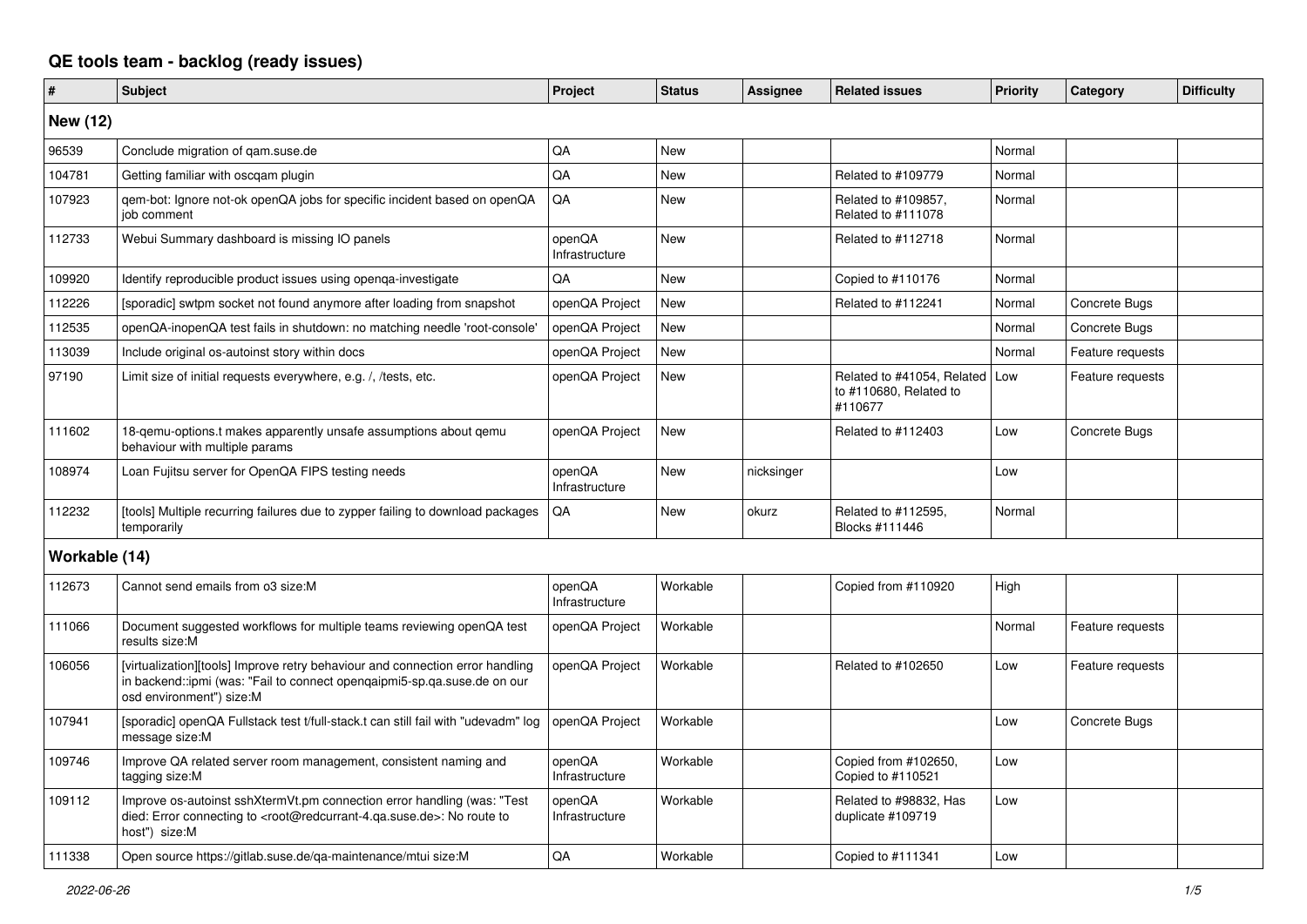| $\sharp$        | <b>Subject</b>                                                                                                           | Project                  | <b>Status</b> | <b>Assignee</b> | <b>Related issues</b>                                                                                                                                                              | <b>Priority</b> | Category         | <b>Difficulty</b> |
|-----------------|--------------------------------------------------------------------------------------------------------------------------|--------------------------|---------------|-----------------|------------------------------------------------------------------------------------------------------------------------------------------------------------------------------------|-----------------|------------------|-------------------|
| 95783           | Provide support for multi-machine scenarios handled by openga-investigate<br>size:M                                      | openQA Project           | Workable      | mkittler        | Related to #103425,<br>Related to #71809, Related<br>to #69976, Related to<br>#107014, Related to<br>#110518, Related to<br>#110530, Related to<br>#110176, Copied from<br>#81859  | Normal          | Feature requests |                   |
| 103736          | Make aarch64 machine chan-1 up and running after it is broken size:M                                                     | openQA<br>Infrastructure | Workable      | nicksinger      |                                                                                                                                                                                    | High            |                  |                   |
| 105594          | Two new machines for OSD and o3, meant for bare-metal virtualization<br>size:M                                           | openQA<br>Infrastructure | Workable      | nicksinger      | Related to #110227                                                                                                                                                                 | Normal          |                  |                   |
| 81899           | [easy][beginner] Move code from isotovideo to a module size:M                                                            | openQA Project           | Workable      | okurz           | Related to #108530                                                                                                                                                                 | Low             | Feature requests |                   |
| 99663           | Use more perl signatures - os-autoinst size:M                                                                            | openQA Project           | Workable      | okurz           | Related to #102146,<br>Related to #104986,<br>Related to #104520,<br>Related to #106654,<br>Related to #108323,<br>Related to #110983,<br>Related to #112319,<br>Copied to #100967 | Low             | Feature requests |                   |
| 100967          | Use more perl signatures - openQA size:M                                                                                 | openQA Project           | Workable      | okurz           | Copied from #99663,<br>Copied to #105127                                                                                                                                           | Low             | Feature requests |                   |
| 111992          | Deal with QEMU and OVMF default resolution being 1280x800, affecting (at<br>least) qxl size:M                            | openQA Project           | Workable      | tinita          |                                                                                                                                                                                    | High            | Feature requests |                   |
| In Progress (4) |                                                                                                                          |                          |               |                 |                                                                                                                                                                                    |                 |                  |                   |
| 107032          | [timeboxed:20h] [spike] Create integration test of os-autoinst's VNC module<br>with VMWare's VNC-over-websockets size:S  | openQA Project           | In Progress   | mkittler        |                                                                                                                                                                                    | High            | Feature requests |                   |
| 112595          | continous deployment installed old version of openQA due to timeout<br>accessing a repo size:M                           | openQA Project           | In Progress   | mkittler        | Related to #112232                                                                                                                                                                 | High            | Concrete Bugs    |                   |
| 111341          | Open source https://gitlab.suse.de/qa-maintenance/qam-oscplugin/ size:M                                                  | QA                       | In Progress   | osukup          | Copied from #111338                                                                                                                                                                | Normal          |                  |                   |
| 111251          | Cover code of os-autoinst path OpenQA/ fully (statement coverage) size:M                                                 | openQA Project           | In Progress   | tinita          | Copied to #111254                                                                                                                                                                  | Low             | Feature requests |                   |
| Blocked (34)    |                                                                                                                          |                          |               |                 |                                                                                                                                                                                    |                 |                  |                   |
| 108530          | os-autoinst plugins: x11_start_program from os-autoinst-distri-openQA<br>dynamically loaded from another git repo size:M | openQA Project           | Blocked       | cdywan          | Related to #81899                                                                                                                                                                  | Normal          | Feature requests |                   |
| 112367          | [tools] python-paramiko on Leap/SLE throws exception with ed25519 key<br>size:M                                          | QA                       | Blocked       | jbaier_cz       |                                                                                                                                                                                    | Normal          |                  |                   |
| 101048          | [epic] Investigate and fix higher instability of opengaworker-arm-4/5 vs.<br>arm-1/2/3                                   | openQA Project           | Blocked       | mkittler        | Related to #101030                                                                                                                                                                 | High            | Concrete Bugs    |                   |
| 99831           | [epic] Better handle minion tasks failing with "Job terminated unexpectedly"                                             | openQA Project           | Blocked       | mkittler        |                                                                                                                                                                                    | Normal          | Feature requests |                   |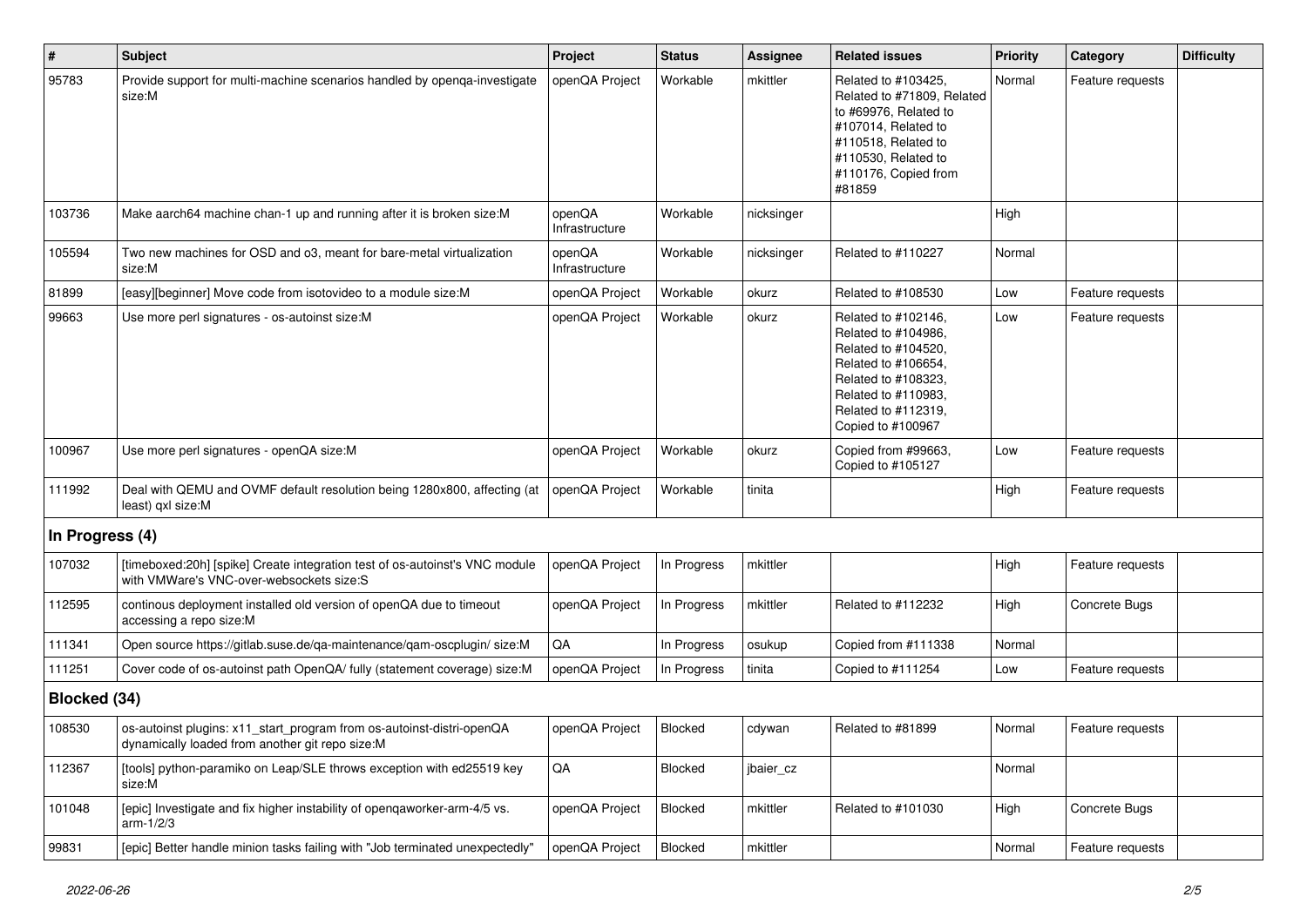| $\sharp$ | <b>Subject</b>                                                                                                                                                                                                             | Project                  | <b>Status</b> | <b>Assignee</b> | <b>Related issues</b>                                                                                                                                    | <b>Priority</b> | Category         | <b>Difficulty</b> |
|----------|----------------------------------------------------------------------------------------------------------------------------------------------------------------------------------------------------------------------------|--------------------------|---------------|-----------------|----------------------------------------------------------------------------------------------------------------------------------------------------------|-----------------|------------------|-------------------|
| 103962   | [saga][epic] Easy multi-machine handling: MM-tests as first-class citizens                                                                                                                                                 | openQA Project           | Blocked       | mkittler        | Copied to #112862                                                                                                                                        | Normal          | Feature requests |                   |
| 103971   | [epic] Easy *re*-triggering and cloning of multi-machine tests                                                                                                                                                             | openQA Project           | Blocked       | mkittler        | Related to #66071                                                                                                                                        | Normal          | Feature requests |                   |
| 98952    | [epic] t/full-stack.t sporadically fails "clickElement: element not interactable"<br>and other errors                                                                                                                      | openQA Project           | Blocked       | mkittler        | Related to #101734                                                                                                                                       | Low             | Concrete Bugs    |                   |
| 111578   | Recover opengaworker-arm-4/5 after "bricking" in #110545                                                                                                                                                                   | openQA<br>Infrastructure | Blocked       | nicksinger      | Copied from #110545                                                                                                                                      | Low             |                  |                   |
| 109668   | [saga][epic] Stable and updated non-gemu backends for SLE validation                                                                                                                                                       | openQA Project           | Blocked       | okurz           | Related to #37339                                                                                                                                        | High            | Feature requests |                   |
| 80142    | [saga][epic] Scale out: Redundant/load-balancing deployments of openQA,<br>easy containers, containers on kubernetes                                                                                                       | openQA Project           | Blocked       | okurz           | Related to #80466, Related<br>to #92893, Related to<br>#110497                                                                                           | High            | Feature requests |                   |
| 100688   | [epic][virtualization][3rd party hypervisor] Add svirt backend compatibility for<br>vmware 7.0                                                                                                                             | openQA Project           | Blocked       | okurz           |                                                                                                                                                          | High            | Feature requests |                   |
| 110545   | Investigate and fix higher instability of opengaworker-arm-4/5 vs. arm-1/2/3<br>further things to try size:M                                                                                                               | openQA<br>Infrastructure | Blocked       | okurz           | Copied to #111578                                                                                                                                        | High            |                  |                   |
| 110920   | Emails from o3 are rejected by mx2.suse.de for certain sender/recipients<br>size:S                                                                                                                                         | openQA<br>Infrastructure | Blocked       | okurz           | Copied from #110629,<br>Copied to #112673                                                                                                                | High            |                  |                   |
| 91646    | [saga][epic] SUSE Maintenance QA workflows with fully automated testing.<br>approval and release                                                                                                                           | QA                       | Blocked       | okurz           | Copied to #99303                                                                                                                                         | Normal          |                  |                   |
| 109656   | [epic] Stable non-qemu backends                                                                                                                                                                                            | openQA Project           | Blocked       | okurz           | Related to #99345                                                                                                                                        | Normal          | Feature requests |                   |
| 80150    | [epic] Scale out openQA: Easier openQA setup                                                                                                                                                                               | openQA Project           | Blocked       | okurz           |                                                                                                                                                          | Normal          | Feature requests |                   |
| 91914    | [epic] Make reviewing openQA results per squad easier                                                                                                                                                                      | openQA Project           | Blocked       | okurz           | Related to #52655, Related<br>to #93710, Copied from<br>#91467, Copied to #99306                                                                         | Normal          | Feature requests |                   |
| 92854    | [epic] limit overload of openQA webUI by heavy requests                                                                                                                                                                    | openQA Project           | Blocked       | okurz           | Copied from #92770                                                                                                                                       | Normal          | Feature requests |                   |
| 96263    | [epic] Exclude certain Minion tasks from "Too many Minion job failures alert"<br>alert                                                                                                                                     | openQA Project           | Blocked       | okurz           | Related to #96197, Related<br>to #98499, Related to<br>#70768                                                                                            | Normal          | Feature requests |                   |
| 94105    | [epic] Use feedback from openga-investigate to automatically inform on<br>github pull requests, open tickets, weed out automatically failed tests                                                                          | QA                       | Blocked       | okurz           | Related to #91773, Related<br>to #107014                                                                                                                 | Normal          |                  |                   |
| 97862    | More openQA worker hardware for OSD size:M                                                                                                                                                                                 | openQA<br>Infrastructure | Blocked       | okurz           | Copied from #97043.<br>Copied to #104970                                                                                                                 | Normal          |                  |                   |
| 98472    | [epic] Scale out: Disaster recovery deployments of existing openQA<br>infrastructures                                                                                                                                      | openQA Project           | Blocked       | okurz           |                                                                                                                                                          | Normal          | Feature requests |                   |
| 106922   | [epic][sporadic] openqa_from_git fails in dashboard due to<br>ensure_unlocked_desktop not expecting password entry screen in case of<br>locked desktop auto review:"match=desktop-runner, screenlock timed<br>out.*":retry | openQA Project           | Blocked       | okurz           | Related to #103122,<br>Related to #92092, Related<br>to #44441, Related to<br>#46589, Related to<br>#64078, Copied from<br>#106919, Copied to<br>#108527 | Normal          | Feature requests |                   |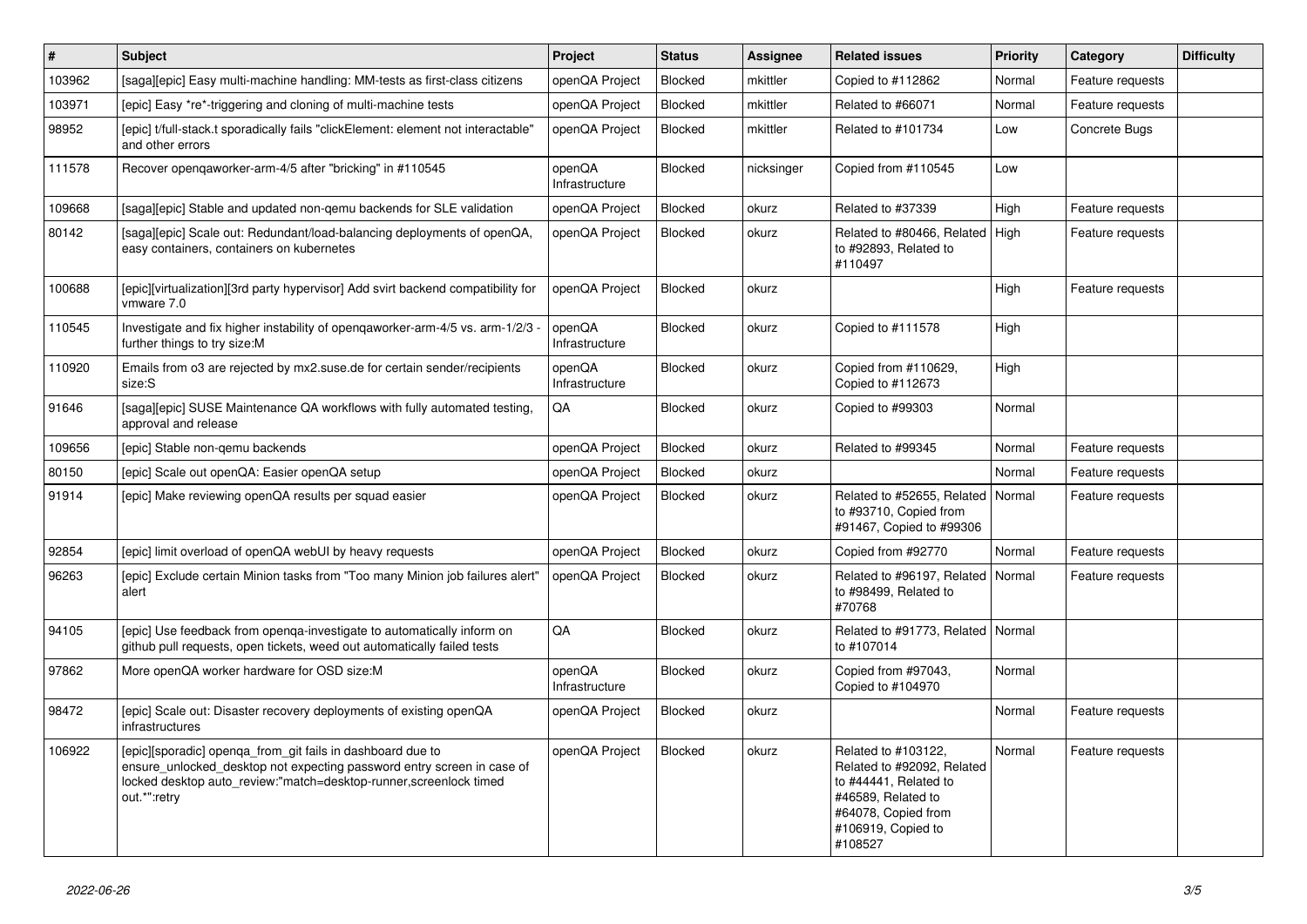| $\vert$ #     | <b>Subject</b>                                                                                                                                                                                                              | <b>Project</b>           | <b>Status</b>  | Assignee  | <b>Related issues</b>                                             | <b>Priority</b> | Category                  | <b>Difficulty</b> |
|---------------|-----------------------------------------------------------------------------------------------------------------------------------------------------------------------------------------------------------------------------|--------------------------|----------------|-----------|-------------------------------------------------------------------|-----------------|---------------------------|-------------------|
| 108527        | [epic] os-autoinst plugins (or wheels or leaves or scrolls) for scalable code<br>reuse of helper functions and segmented test distributions                                                                                 | openQA Project           | Blocked        | okurz     | Copied from #106922                                               | Normal          | Feature requests          |                   |
| 109846        | [epic] Ensure all our database tables accomodate enough data, e.g. bigint<br>for id's                                                                                                                                       | openQA Project           | Blocked        | okurz     | Copied from #109836                                               | Normal          | Feature requests          |                   |
| 110884        | [epic] Properly maintained open source mtui+oscgam                                                                                                                                                                          | QA                       | Blocked        | okurz     |                                                                   | Normal          |                           |                   |
| 111347        | [saga][epic] Properly maintained Maintenance QA tooling                                                                                                                                                                     | QA                       | Blocked        | okurz     | Copied from #99303                                                | Normal          |                           |                   |
| 111860        | [epic] Upgrade all our infrastructure, e.g. o3+osd workers+webui and<br>production workloads, to openSUSE Leap 15.4                                                                                                         | openQA Project           | Blocked        | okurz     | Copied from #99183                                                | Normal          | Organisational            |                   |
| 99660         | [epic] Use more perl signatures in our perl projects                                                                                                                                                                        | openQA Project           | Blocked        | okurz     |                                                                   | Low             | Feature requests          |                   |
| 109740        | [epic] Stable os-autoinst unit tests with good coverage                                                                                                                                                                     | openQA Project           | Blocked        | okurz     | Related to #109620                                                | Low             | Feature requests          |                   |
| 81060         | [epic] openQA web UI in kubernetes                                                                                                                                                                                          | openQA Project           | Blocked        | okurz     | Related to #76978                                                 | Low             | Feature requests          |                   |
| 99579         | [epic][retro] Follow-up to "Published QCOW images appear to be<br>uncompressed"                                                                                                                                             | openQA Project           | <b>Blocked</b> | okurz     | Related to #96557, Copied<br>from #99246                          | Low             | Organisational            |                   |
| 109659        | [epic] More remote workers                                                                                                                                                                                                  | openQA Project           | <b>Blocked</b> | okurz     |                                                                   | Low             | Feature requests          |                   |
| 111446        | openQA-in-openQA tests fail due to corrupted downloaded rpm<br>auto_review:"Test died: command '.*zypper -n in<br>os-autoinst-distri-opensuse-deps' failed at<br>openga//tests/install/test_distribution.pm line 1.*":retry | QA                       | Blocked        | okurz     | Blocked by #112232                                                | Low             |                           |                   |
| Feedback (13) |                                                                                                                                                                                                                             |                          |                |           |                                                                   |                 |                           |                   |
| 109737        | [opensuse][sporadic] test fails in chromium due to lost characters when<br>typing in the address bar size:M                                                                                                                 | openQA Tests             | Feedback       | cdywan    | Related to #107632                                                | High            | Bugs in existing<br>tests |                   |
| 106759        | Worker xyz has no heartbeat (400 seconds), restarting repeatedly reported<br>on o3 size:M                                                                                                                                   | openQA Project           | Feedback       | cdywan    | Blocked by #110677,<br>Blocked by #110680,<br>Copied from #105828 | Normal          | Concrete Bugs             |                   |
| 111329        | openQA within kubernetes with tested helm charts size:M                                                                                                                                                                     | openQA Project           | Feedback       | jbaier_cz |                                                                   | Low             | Feature requests          |                   |
| 111998        | Make our SLE related tooling work with upcoming changes to build.suse.de<br>(2FA and ssh key based authentication) size:M                                                                                                   | QA                       | Feedback       | mkittler  |                                                                   | High            |                           |                   |
| 112265        | Just use bigint in all our database tables (for auto-incremented ID-columns)                                                                                                                                                | openQA Project           | Feedback       | mkittler  | Related to #112718                                                | Normal          | Feature requests          |                   |
| 112898        | Minion workers alert triggering on and off size: M                                                                                                                                                                          | QA                       | Feedback       | okurz     | Related to #96380                                                 | High            |                           |                   |
| 113030        | test distribution directory git revision can be parsed as "UNKNOWN" and<br>openQA investigation fails to show test git log                                                                                                  | openQA Project           | Feedback       | okurz     |                                                                   | High            | Concrete Bugs             |                   |
| 110542        | Try to mitigate "VNC typing issues" with disabled key repeat                                                                                                                                                                | openQA Project           | Feedback       | okurz     | Related to #111752                                                | Normal          | Feature requests          |                   |
| 111986        | Ensure uno.openqanet.opensuse.org is properly used                                                                                                                                                                          | openQA<br>Infrastructure | Feedback       | okurz     | Copied from #111473                                               | Normal          |                           |                   |
| 111989        | Seems like o3 machines do not automatically reboot anymore, likely<br>because we continuously call `zypper dup` so that the nightly upgrades don't<br>find any changes? size:M                                              | openQA Project           | Feedback       | okurz     | Copied from #105379                                               | Normal          | Concrete Bugs             |                   |